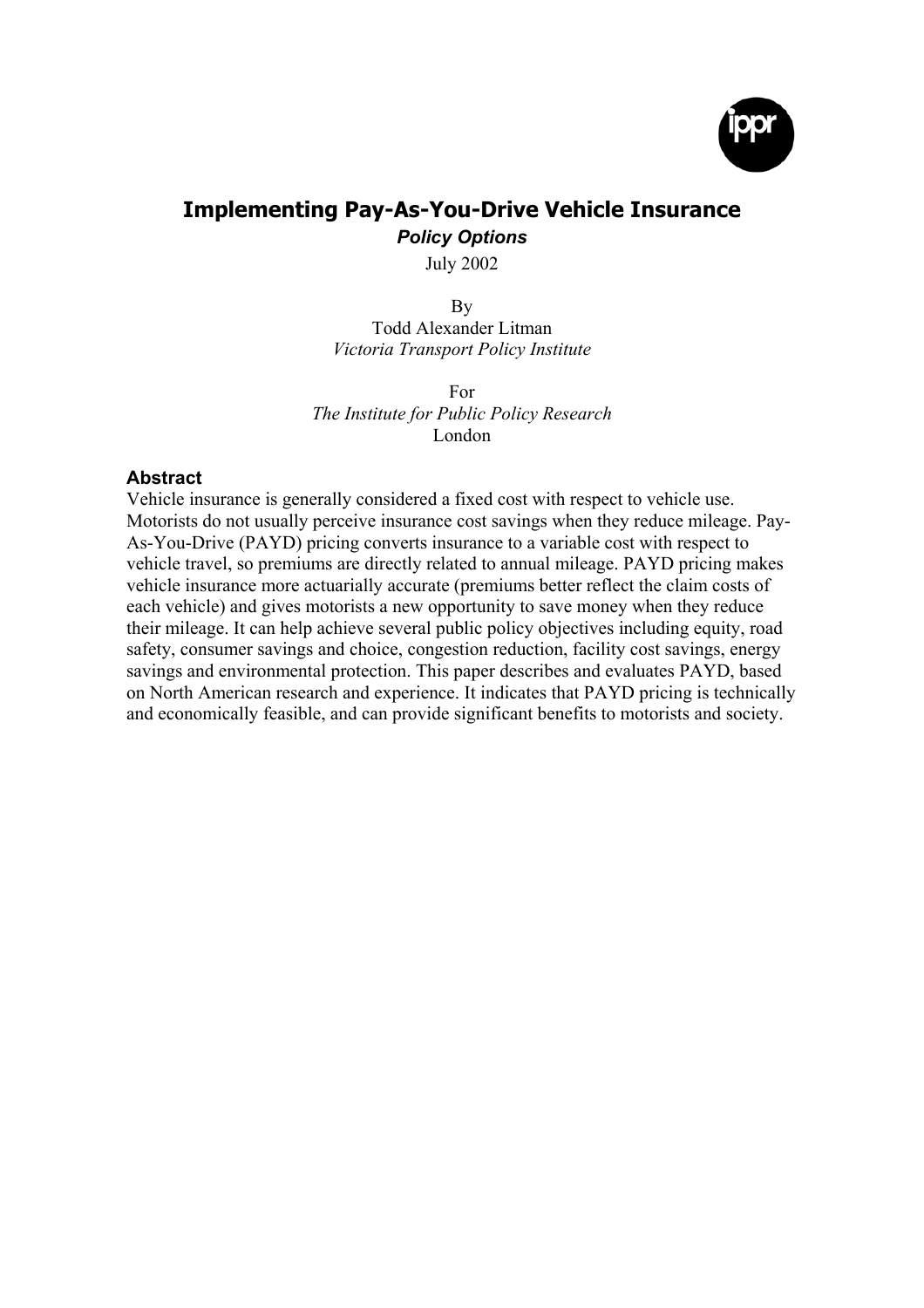# **Description**

*Pay-As-You-Drive Insurance* (PAYD, also called *Distance-Based Vehicle Insurance*, *Mileage-Based Insurance*, *Per-Kilometer Premiums* and *Insurance Variabilization*) means that a vehicle's insurance premiums are based directly on how much it is driven. The more you drive the more you pay and the less you drive the more you save. This is done by changing the unit of exposure (i.e., how premiums are measured) from the vehicle-year to the vehicle-kilometer or vehicle-minute. Existing rating factors are incorporated so higher-risk motorists pay more per unit than lower-risk drivers. For example, a £360 annual premium becomes 2p per kilometer, and a £1,260 annual premium becomes 7p per kilometer (assuming 18,000 average annual kilometers).

Pay-As-You-Drive can be optional, so motorists would choose which unit of exposure they want, just as consumers now choose differ rate structures for telephone and Internet service.

Current insurance pricing is comparable to an all-you-can-eat restaurant: the incentive is to maximize consumption in order to get your money's worth. This tends to result in waste and gluttony. PAYD is comparable to an al a carte restaurant, where you pay for just what you eat, and so have an incentive to limit your consumption to just what you really want. As a result, PAYD insurance makes driving more affordable and efficient.

**What would be the consequences if gasoline were sold like vehicle insurance?** With gasoline sold by the car-year, vehicle owners would make one annual advance payment which allows them to draw gasoline unrestricted at a company's fuel stations. Prices would be based on the average cost of supplying gasoline to similar motorists.

Unmetered fuel would cause a spiral of increased fuel consumption, mileage, and overall vehicle costs, including externalities such as accident risk, congestion and pollution. Motorists who use less fuel than average would find this unfair and unaffordable, and so would drop out of the system, but those who use more fuel than average would defend it because they enjoy benefits.

Such a system would be irrational. It is comparable to current insurance pricing.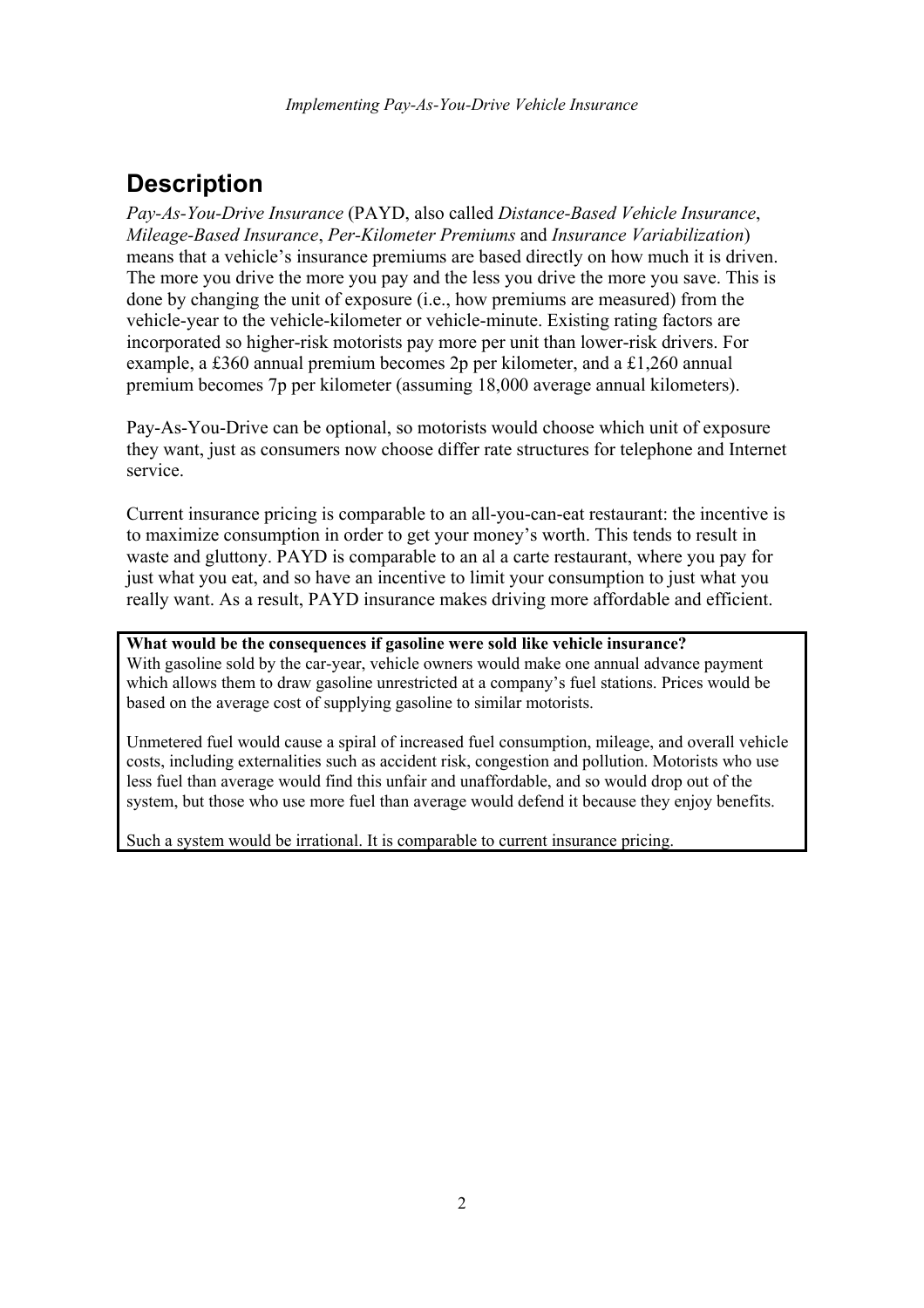# **Justifications for Pay-As-You-Drive Insurance**

Vehicle insurance is a significant portion of total vehicle costs, averaging hundreds of pounds per vehicle-year. Insurance is currently considered a fixed cost with respect to vehicle use; a reduction in mileage does not usually provide a comparable reduction in insurance premiums.

Research indicates that within existing price categories, annual claims increase with annual vehicle mileage, as illustrated in Figure 1. Mileage is just one of several factors that affect crash rates. It would not improve actuarial accuracy (i.e., how well prices reflect insurance costs for each type of vehicle) to use mileage *instead* of other rating factors, for example, to charge all motorists the same per-mile insurance fee, but accuracy improves significantly if annual mileage is incorporated *in addition* to existing factors. Any other price structure overcharges low-mileage motorists and undercharges highmileage motorists.



**Figure 1 Crash Rates by Annual Vehicle Mileage** (Litman, 2001)

**Annual Vehicle Kilometres (1,000s)**



Pay-As-You-Drive insurance reflects the principle that prices should be based on costs. It gives consumers a new way to save money by returning to individual motorists the insurance cost savings that result when they drive less. Motorists who continue their current mileage would be no worse off on average then they are now, while those who reduce their mileage save money.

Pay-As-You-Drive pricing can help achieve several public policy goals, including efficiency, equity, safety and environmental protection. Potential benefits are listed on the next page.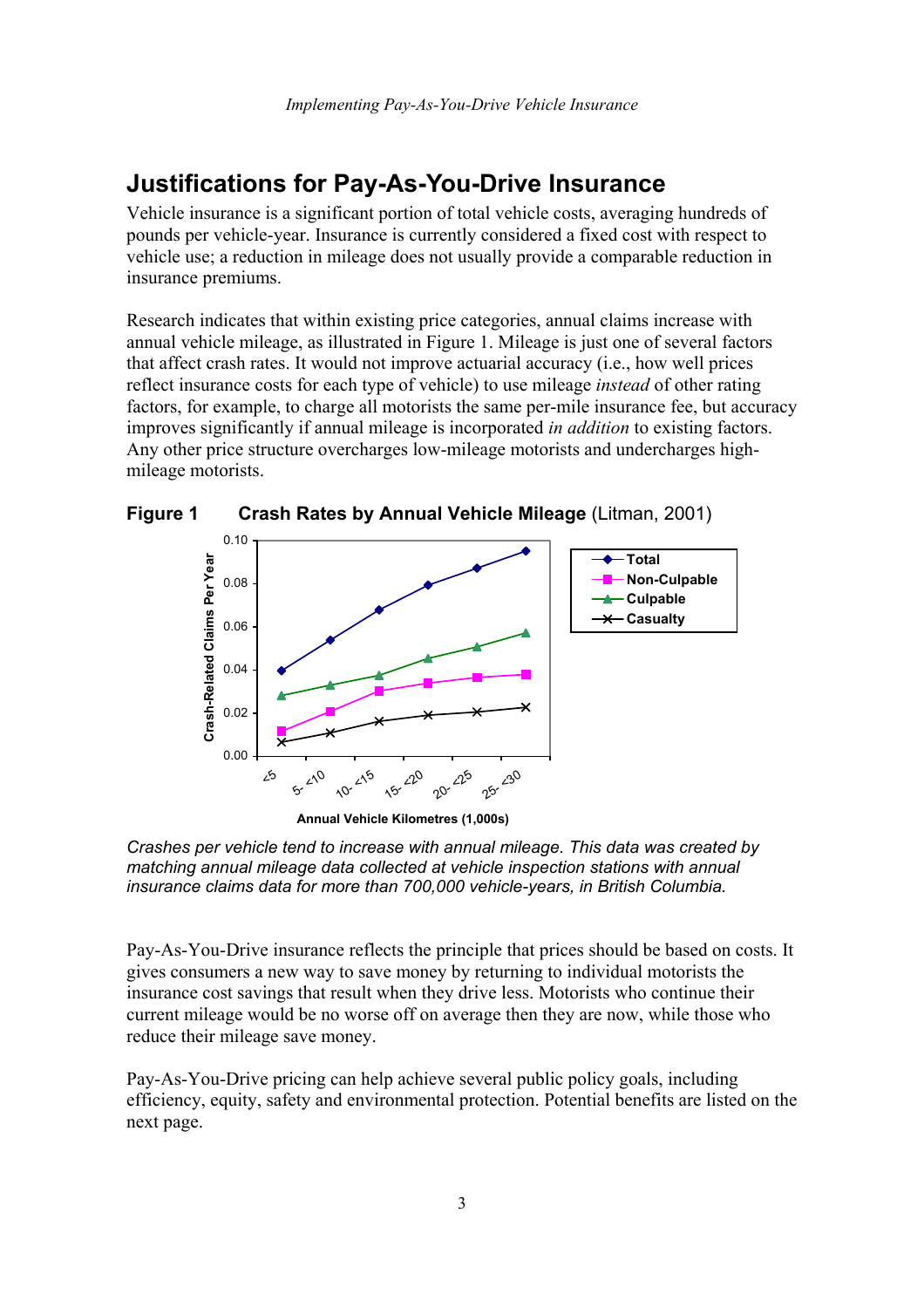## *Implementing Pay-As-You-Drive Vehicle Insurance*

Pay-As-You-Drive Insurance can provide the following benefits:

- *Consumer savings*. The average motorist is predicted to save 30-50 Pounds annually per vehicle. These savings represent the reductions in insurance compensation costs that are returned to individual motorists who reduce their driving, and therefore reduce their chance of a claim.
- *Economic Efficiency*. Pay-As-You-Drive Insurance conveys to drivers the true costs they impose and allows motorists a chance to save money by reducing these costs. It reflects the principle that prices should reflect costs.
- *Increased fairness.* Current insurance pricing overcharges motorists who drive less than average and undercharge those who drive more than average each year in a price category.
- *Progressive.* Since lower-income motorists tend to drive less than average, current insurance pricing is regressive. It forces lower-income motorists on average to subsidize the insurance costs of higher-income motorists.
- *Increased affordability*. Pay-As-You-Drive pricing vehicle insurance more affordable. It allows more lower-income households to insure a vehicle, and makes it more cost effective for households of any income class to insure an extra vehicle that is seldom driven, such as an old truck used for errands or a recreational vehicle.
- *Reduced Uninsured Driving.* In some jurisdictions, a significant portion of vehicles are uninsured because of high premium costs, and because owners do not consider it cost effective to insure a low annual mileage vehicle. PAYD pricing makes insurance more affordable, which can help reduce this problem.
- *Reduced Need for Cross-Subsidies.* Pay-As-You-Drive pricing reduces the need to overcharge low-risk drivers in order to provide "affordable" unlimited-mileage insurance coverage to higher-risk motorists.
- *Reduced vehicle travel*. Pay-As-You-Drive Insurance is predicted to reduce vehicle travel by more than 10%, making this one of the most effective TDM strategies currently proposed. It reduces traffic congestion, road and parking facility costs, accident risk, pollution emissions, consumer costs, and urban sprawl.
- *Congestion reduction.* PAYD can significantly reduce traffic congestion. For example, modeling in the Los Angeles, California region indicates that a  $2¢$  per vehicle-mile fee in would reduce total vehicle trips by 4.1%, but congestion delay would decline by a much larger 10.5% (Harvey and Deakin, 1997, Table B9). This suggests that PAYD insurance applied to all vehicles in a large urban area can reduce congestion delays by 15-25%.
- *Increased safety*. Vehicle crashes should decline even more than mileage (a 10% mileage reduction is predicted to reduce crashes by 12-15%) because higher-risk motorists (who currently pay high premiums per vehicle-year) would pay higher per-mile fees, and would therefore have the greatest incentive to reduce their driving.
- *Emission reduction*. PAYD can reduce energy consumption and pollution emissions.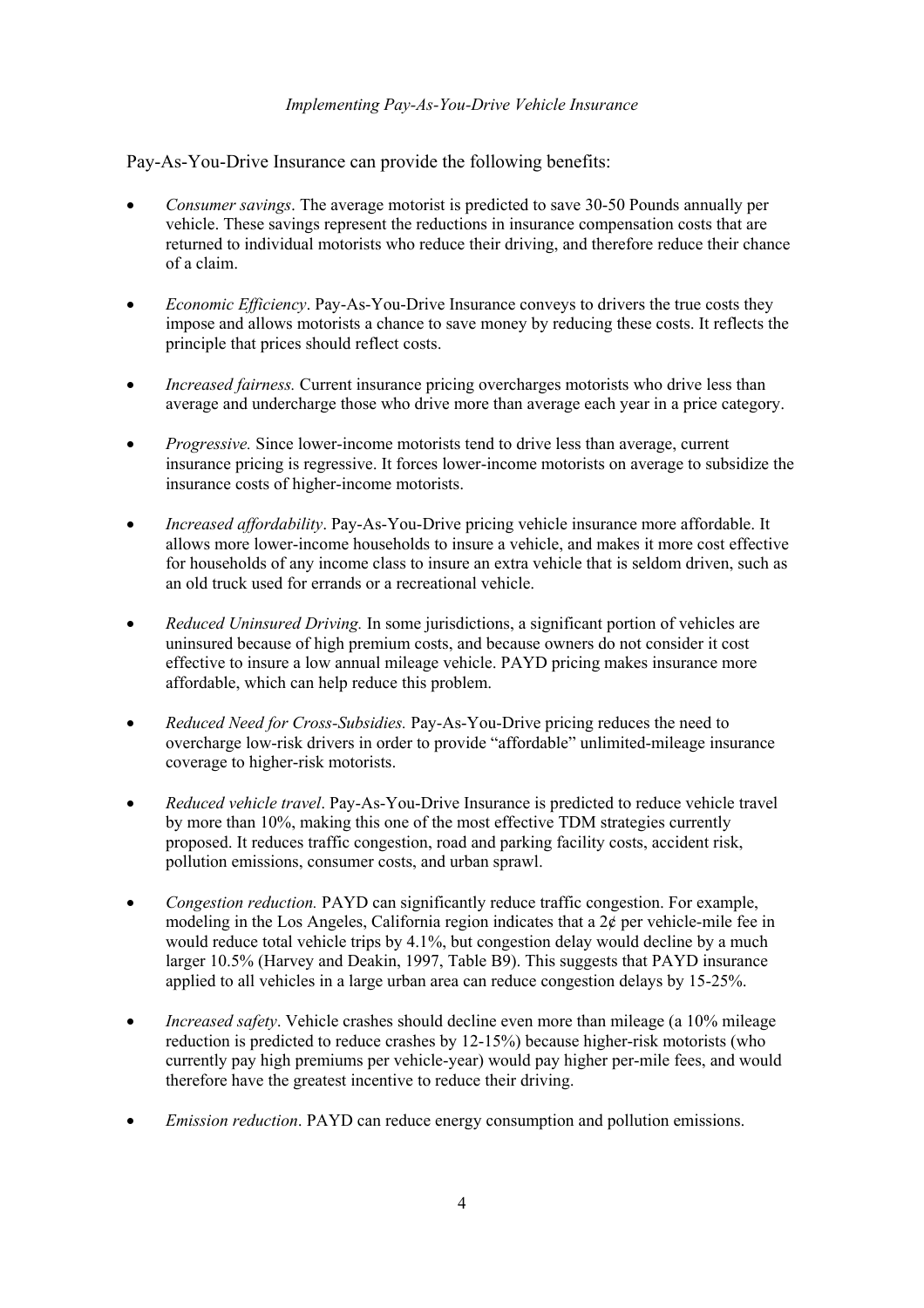## **Equity Impacts**

Current vehicle insurance pricing significantly overcharges motorists who drive their vehicles less than average each year, and undercharges those who drive more than average within each price class. PAYD pricing is fairer than current pricing, because premiums more accurately reflect insurance claim costs.

Since lower-income motorists drive their vehicles significantly less on average than higher-income motorists, PAYD is progressive. PAYD pricing benefits lower-income drivers who otherwise might be unable to afford vehicle insurance. It benefits lower income communities that currently have unaffordably high insurance rates. PAYD would provide significant savings to workers during periods of unemployment, when they no longer need to commute.



*Figure 2 Current and PAYD Annual Costs Compared (Litman, 2001)*

*This figure compares the costs of Usage-Based Premiums for Low, Average and High mileage vehicles. "Current" refers to vehicles with fixed-price insurance. "Same Mileage" refers to vehicles with Usage-Based Premiums that do not reduce annual mileage. "Reduced Mileage" assumes a 10% reduction.*

Figure 2 illustrates the financial impacts of PAYD pricing on different types of motorists. A low-cost, low-mile vehicle such as might be owned by a low-income motorist saves \$225, an 8.4% reduction in total vehicle expenses. An average motorist saves \$64 annually in insurance costs if vehicle travel declines 10% as expected. A high-mileage motorist pays \$331 more per year, a 4.7% increase in total vehicle expenses.

Some people raise concerns that particular groups (such as rural residents) will be disadvantaged by distance-based price structure, but this will not occur if premiums reflect geographic location. If so, only rural residents who drive more than average among rural residents would pay more, and half of all rural residents would pay less. For example, if rural vehicles are driven an average of 25,000 kms a year, a rural motorist who drives their car "only" 20,000 kms would save money.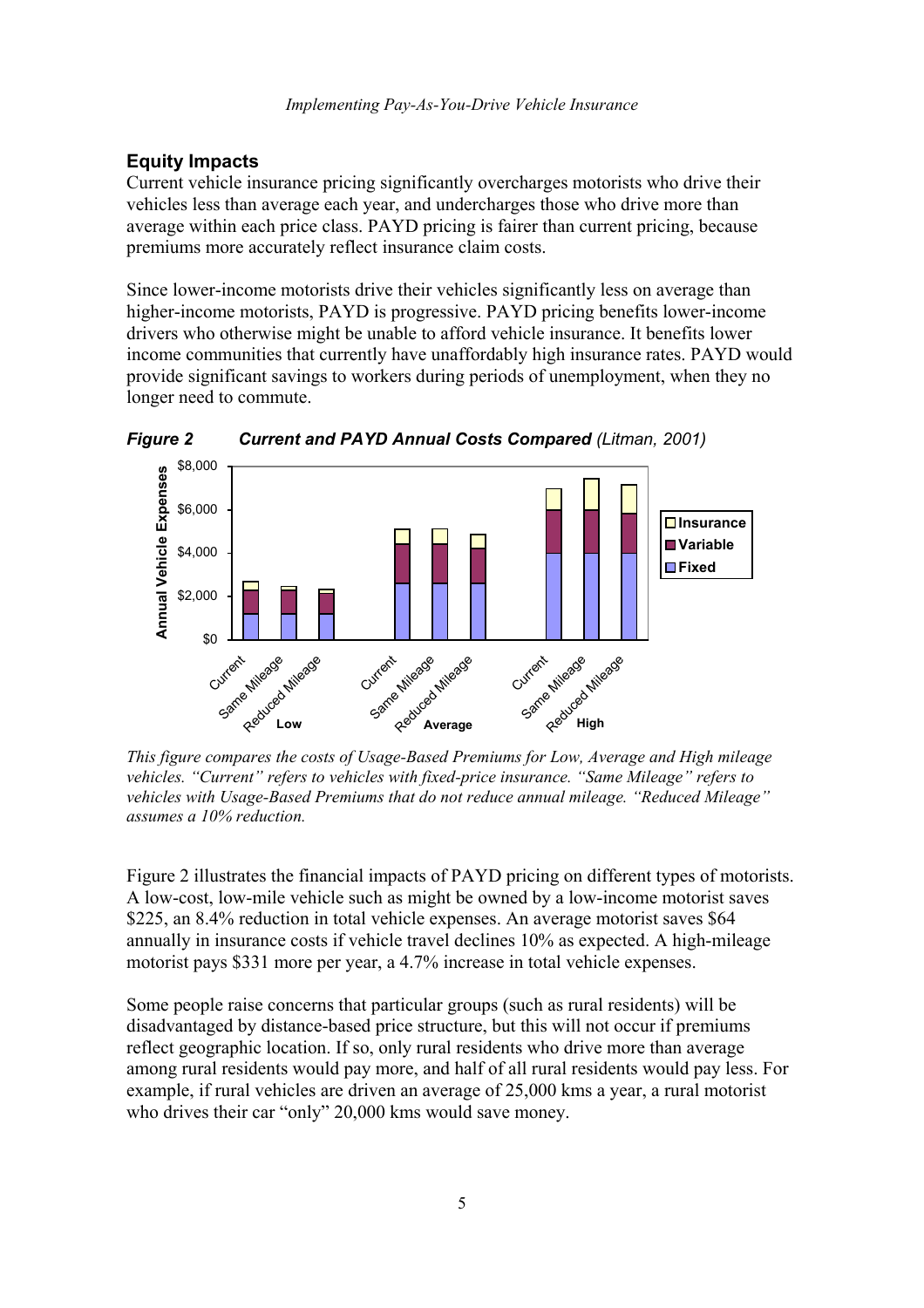# **Consumer Impacts**

Figure 3 illustrates the typical distribution of vehicle expenses in North America. They probably are not much different in the UK. Although UK fuel prices are much higher than in the US, UK fuel efficiency is also much higher and vehicles are driven less each year, so total annual fuel expenditures per vehicle are similar.

*Figure 3 Distribution of Automobile Expenses (Litman, 2001)*



*This figure illustrates the distribution of financial costs for an intermediate size car. Based on North American data.*

Ownership expenses (vehicle financing, depreciation, fixed maintenance and registration fees) represent more than half of all costs. When insurance is treated as a fixed cost, more than two-thirds of total vehicle expenses are fixed. If insurance is converted to a variable cost, variable cost increase to nearly half of total costs. Converting from current to PAYD vehicle insurance pricing is equivalent to increasing fuel prices by more than 50%, in terms of the incentive it provides to reduce vehicle use, but this is not a new fee at all, simply a different way to pay for an existing fee.

Motorists who continue their current mileage are no worse off on average with PAYD (excepting additional transaction costs). Mileage that is reduced represents low-value vehicle travel that consumers prefer to forego in exchange for financial savings. This reduced mileage provides crashes and insurance claim savings that are net benefits to society.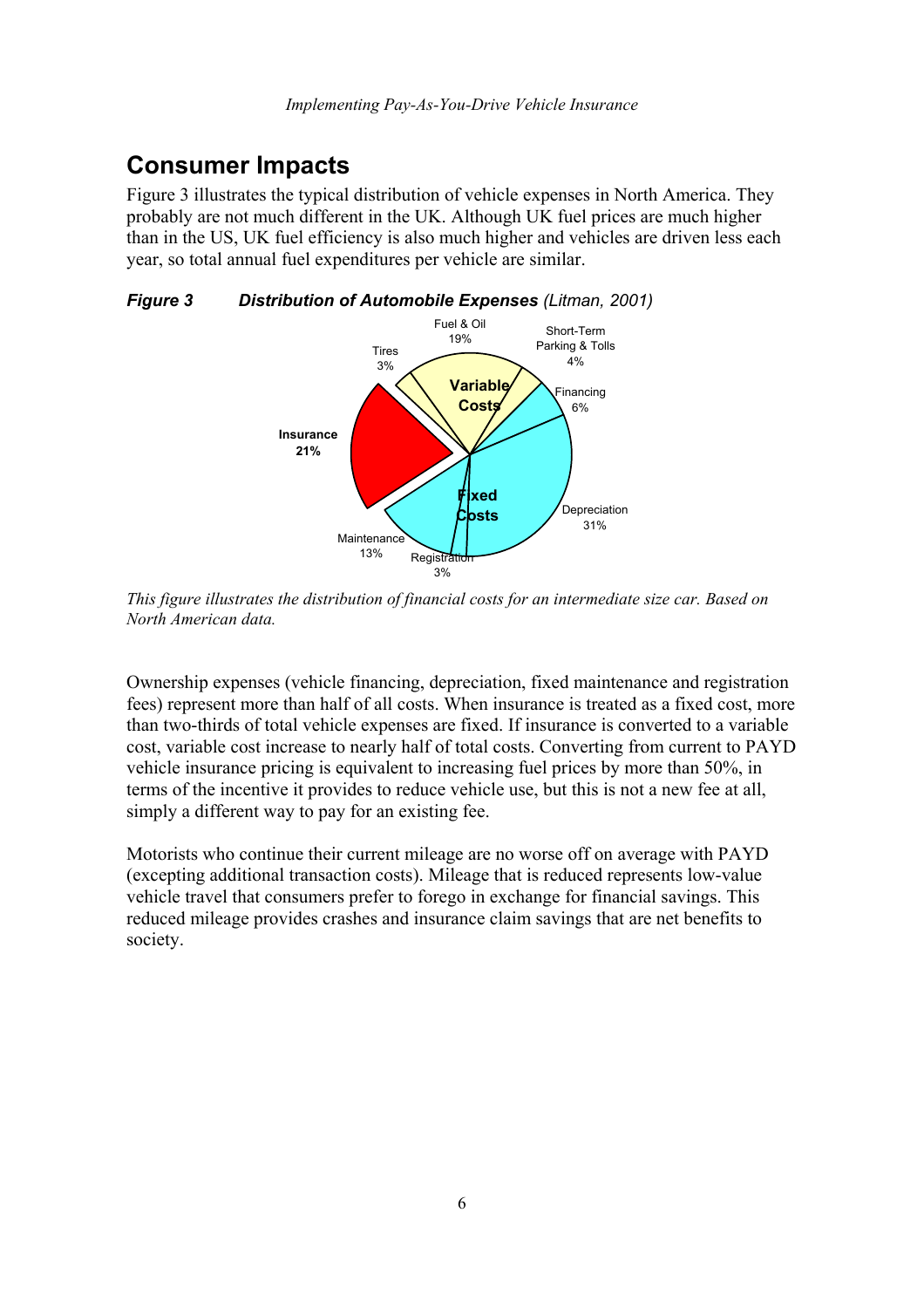# **Travel Impacts**

Pay-As-You-Drive insurance is predicted to reduce mileage 10-12% per participating vehicle, based on standard travel price elasticity values. Higher-risk motorists would pay larger per-mile premiums and so would have a greater incentive to reduce mileage. Optional PAYD is likely to attract 25-50% of policies during the first few years, with penetration increasing over time as it become more competitive compared with vehicleyear pricing. Total travel impacts depend on how widely it is available and how well it is promoted.

# **How It Is Implemented**

Pay-As-You-Drive pricing is implemented by individual insurance companies, although regulatory changes may be needed to remove barriers. Governments can implement legislation to encourage insurers to offer PAYD pricing, and public-private projects can help pilot and promote this pricing option, as described in the case studies section below.

Several methods can be used to calculate and collect premiums. One is to have motorists prepay for the miles they expect to drive during the term of coverage (typically a year), either in a lump sum or in several payments. For example, some motorists might pay for 18,000 kilometers at the start of the term, while others might pay for just 5,000 kilometers at first, and make additional payments as needed. The total premium is calculated at the end of the term based on recorded mileage. Vehicle owners are credited for unused kilometers or pay any outstanding balance.

Another approach is for insurance companies to bill motorists based on their monthly vehicle mileage, similar to other utilities. This requires more frequent mileage data collection, such as the GPS-based system used by the Progressive insurance company described later.

Pay-As-You-Drive pricing requires verified mileage data. This can be collected in various ways. The simplest approach is to have brokers or vehicle owners report odometer readings, with random verification spot checks. The most sophisticated, such as the Progressive insurance company program, use GPS transponders to track a vehicle's driving (an increasing portion of new vehicles have factory-installed transponders). Another approach is to require odometer audits as described in the box below. This could provide data as accurate as other metered goods (such as electricity) at little extra cost.

Several obstacles must be overcome for broad PAYD implementation. The insurance industry has generally opposed PAYD pricing because it requires changing their practices, and may reduce long-term profits by reducing gross premiums. PAYD requires a network of odometer auditors and changes in the way fees are calculated, and so it is difficult for an individual insurance company to implement. Higher-mileage motorists tend to oppose mandatory PAYD because it would increase their costs. Most consumers are unfamiliar with its full benefits, and many are skeptical of change.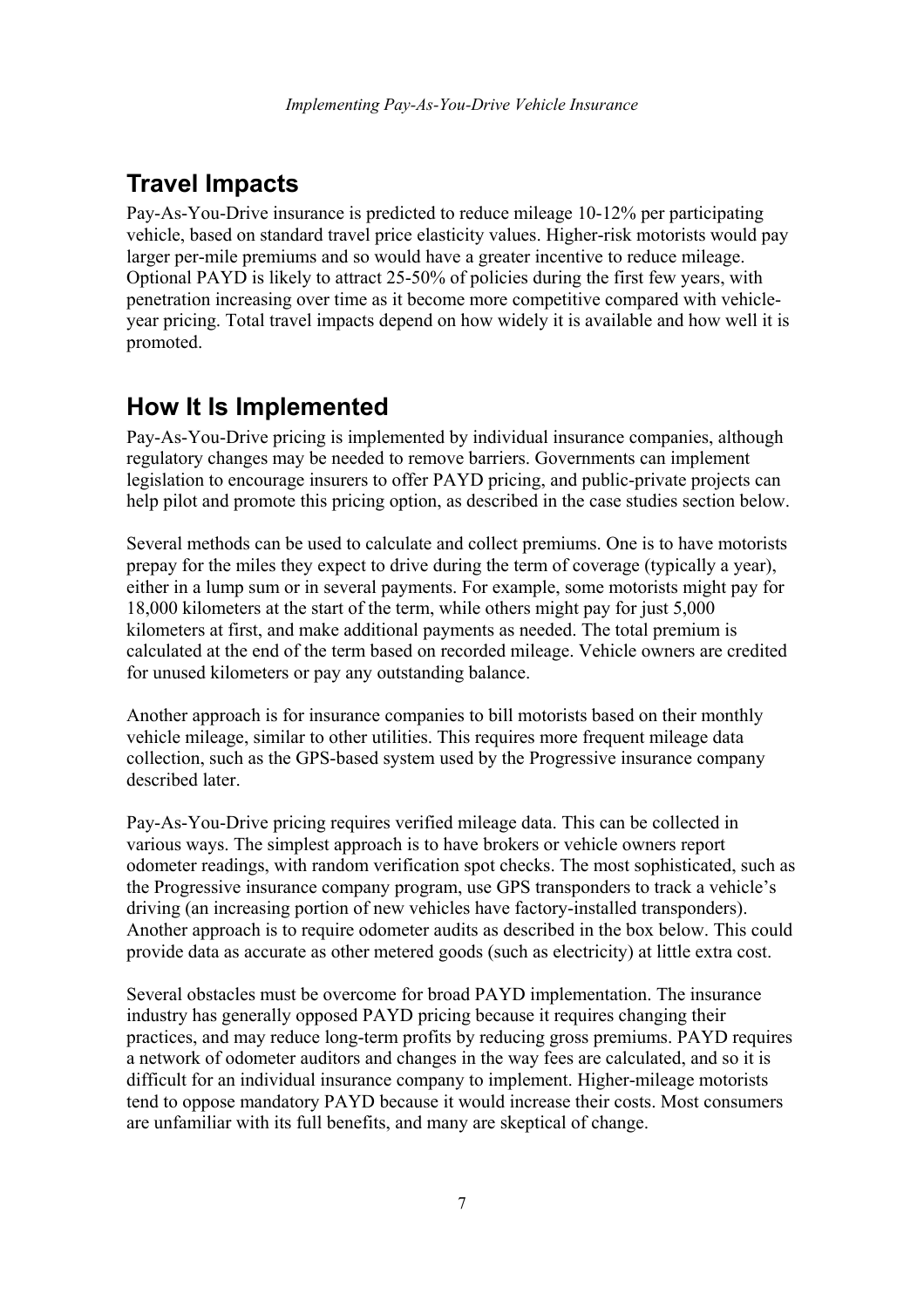## **Odometer Audits**

*Odometer audits* involve the collection of odometer data by a certified business. An odometer audit requires five steps:

- 1. Check speedometer and instrument cluster for indications of tampering.
- 2. Record tire size and check that it is within the specified range.
- 3. Attach a small seal to the ends of mechanical odometer cables to indicate if it has been removed. This is unnecessary on most newer vehicles with electronic speedometers.
- 4. Check odometer accuracy and calibrate with a dynamometer (this step is optional, or could be performed on a spot-check basis).
- 5. Record odometer reading and forward results to the vehicle licensing agency.

Audits would be performed when a vehicle's insurance is renewed, in most cases once a year. Odometer audits typically require 5 to 10 minutes, and less if performed with other vehicle servicing (tune ups, emission inspections, etc.). Existing vehicle service businesses and emission inspection stations could be certified as auditors, and some insurance agencies might offer free audits as a marketing strategy. Auditors could be certified by a government agency or by individual insurance companies or insurance professional organizations.

There are concerns that odometer fraud could be a problem, but odometer audits should provide data as accurate as that used in other common commercial transactions and more accurate than self-reported information now used for insurance pricing. Most tampering can be detected during audits and crash investigations, and fraud would void insurance coverage. Vehicle manufactures produce increasingly tamper-resistant odometers since leases, warranties and used-vehicle sales all rely on odometer readings. Audits would provide additional benefits, including accurate mileage information for used-vehicle buyers, and more accurate information for transportation planning.

Other systems could be used to measure vehicle use, including special on-board electronic meters and GPS-Based Pricing, but these add significant costs and raise privacy issues.

# **Research Requirements**

Below are some issues to investigate to determine the effects and implementation requirements for PAYD in the UK or other jurisdictions.

- 1. Average annual insurance expenditures per vehicle, and what this represents as a portion of total vehicle costs.
- 2. Vehicle insurance regulatory environment, and whether there are legal or agency restrictions on PAYD pricing.
- 3. Opportunities and costs for odometer audits and GPS pricing.
- 4. Insurance industry attitudes.
- 5. Consumer attitudes about this price option.
- 6. Opportunities for government encouragement of PAYD pilot projects (funding, incentives and regulatory ability).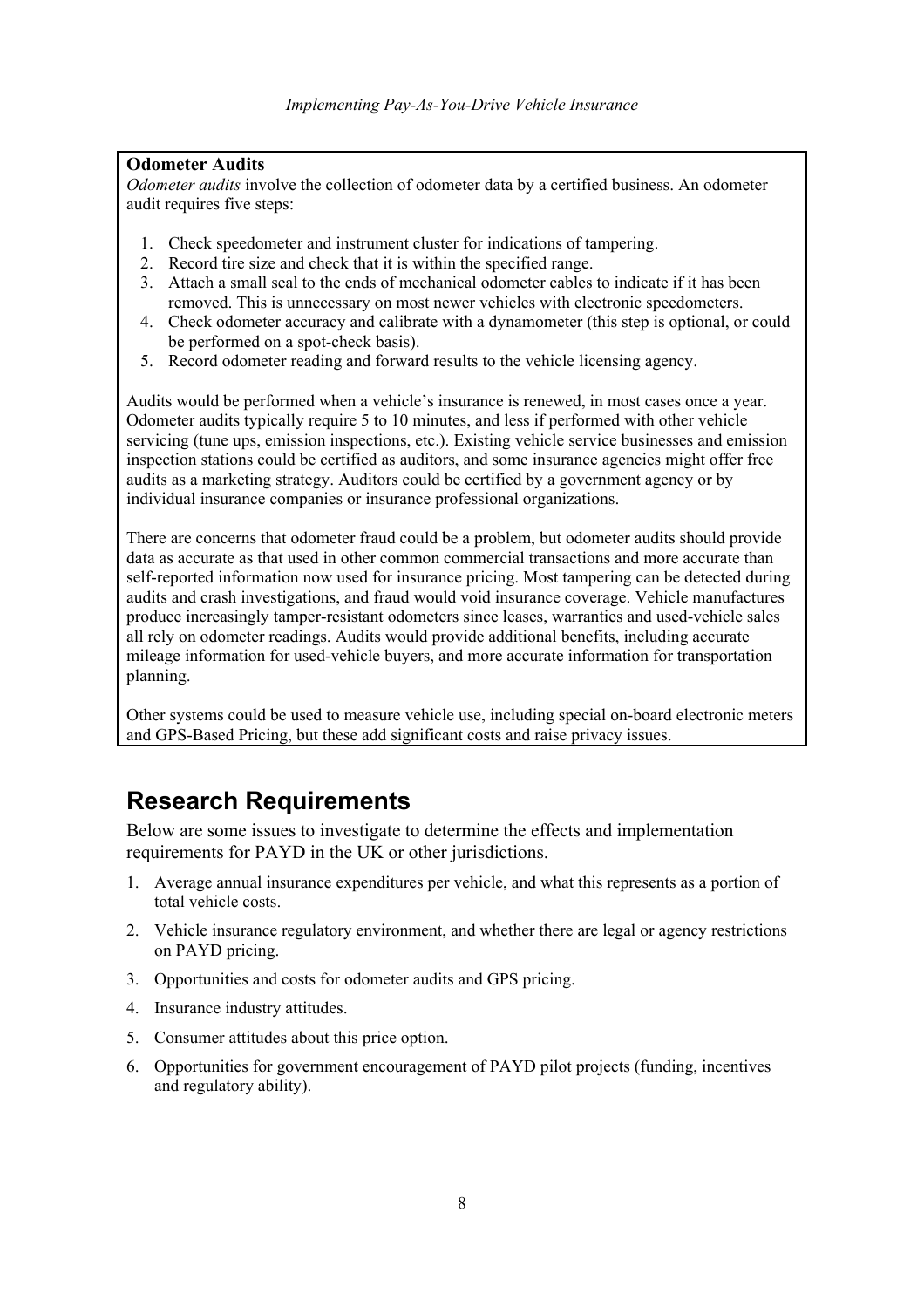# **Examples and Case Studies**

#### *Texas Per-Mile Insurance Legislation (www.capitol.state.tx.us)*

Texas House Bill 45, passed in 2001, gives insurers permission to offer cents-per-mile pricing for vehicle insurance. Companies may begin offering this price option in January, 2002. It also requires insurance companies to separately track and report the claim losses and premium revenues for mileage-based and time-based premiums. Below is a press release by the Texas National Organization for Women, which lobbied for the bill.

### **Statement by Deborah Bell, President, Texas National Organization for Women** September, 2001

#### **New "cents-per-mile" car insurance law could end overcharging and redlining**

Texas National Organization for Women (NOW) congratulates the Texas Legislature for passing the "cents-per-mile" car insurance bill—House Bill 45—signed into law by Governor Rick Perry. By adopting legislation NOW developed, lawmakers have taken a major step toward 1) making compulsory insurance work, 2) eliminating redlining and the stigma it creates, and 3) ending overcharging to insure cars driven less than average. The new option to buy miles of protection as needed (added to the odometer reading at a cents-per-mile rate) will enable a car owner for the first time to individually control insurance cost by the amount the car is used.

The law as passed gives insurers permission to offer the cents-per-mile option to whomever they wish. Texans should now demand that their insurers make this option available to every one of their insureds. We need the per-mile alternative to fixed dollars-per-year prices that are forcing millions of cars to go uninsured. For example, owners of cars in a certain insurance price classbased on territory, car use and type, and driver type—now paying \$500 per year in fixed installments could be offered the option of buying miles as needed at 5.0 cents per mile.

Compulsory insurance seems to work in upper-income zip codes where most people can afford to keep insurance on cars driven less than average. Because these cars cost insurers proportionately less in claims, they bring in extra profits and insurers privately call landing their business "skimming the cream." Insurers use extra profits from "cream" customers to compete by holding car insurance prices down for their preferred customers who have many other insurance needs. Customers typically skimmed and overcharged are those who commute by carpool, bus or bicycle, and also women, older people, and households with more cars than drivers.

In low income zip codes, insurers redline many cars to higher "nonstandard" prices—not because their drivers are less careful, as insurers encourage everyone to believe—but because of the scarcity of "cream" to hold prices down. What really happens is that miles, costs, and insurance prices (per car) spiral up where high insurance cost and strong enforcement increase the incentive for ever more drivers to share fewer insured cars.

The new law directs the Insurance Commissioner to adopt by year's end the few regulations needed (e.g., adding to the car's ID card the odometer reading at which insurance expires unless more miles are bought). Companies may begin insuring under the option January 1, 2002. But if they then choose to withhold the option in order to protect their extra profits from insuring littleused cars, newly informed consumers can step up their demand for cents-per-mile rates and even turn to the Legislature to compel companies to offer it. That is only reasonable in view of the fact that the Legislature compels Texans to buy insurance on motor vehicles regardless of how little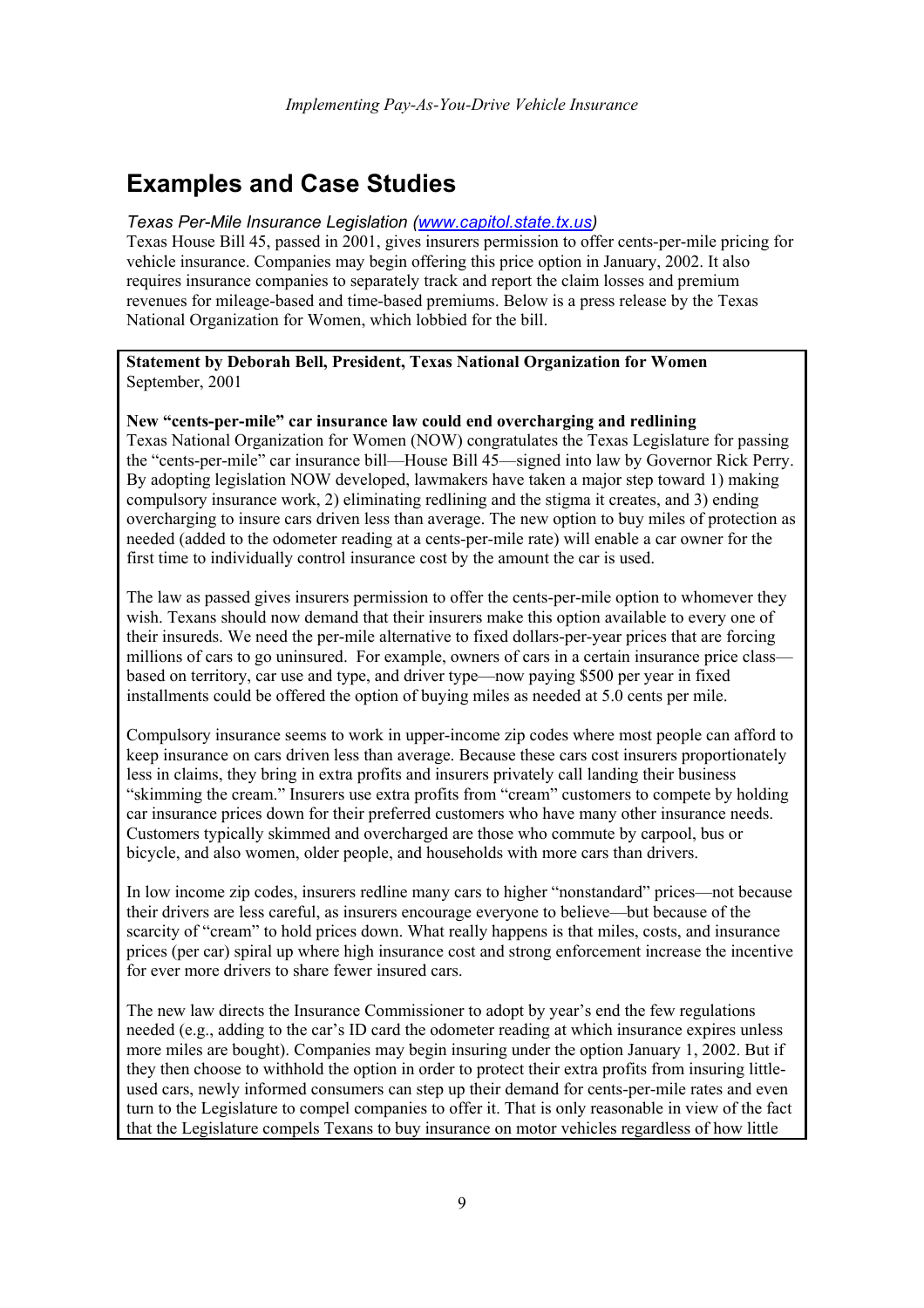## they are driven, if at all.

### *Progressive Insurance Autograph (www.progressive.com; Carnahan, 2000)*

The Progressive Insurance Company introduced its Autograph vehicle insurance coverage, a form of distance-based insurance in the state of Texas in 1999. This used Geographic Positioning System (GPS) beacons to track vehicle location and use (motorists pay more for driving under higher risk conditions). Participants paid a \$15 per month fee to cover equipment costs, although this may decline in the future as more vehicles are produced with GPS installed at the factory. This program was considered technically successful and showed strong consumer demand, although Progressive discontinued the program after two years.

*Oregon HB 3871 (www.leg.state.or.us/01reg/measures/hb3800.dir/hb3871.intro.html)* Bill 3871 introduced in the 2001 Oregon legislature would provide tax credits to insurers that offer Pay-As-You-Drive pricing. It is endorsed by the National Association of Independent Insurers, regional governments, the Oregon/Idaho chapter of the American Automobile Association, the Oregon Consumer League, The Oregon Environmental Council and other environmental organizations, citizen transportation reform groups and the Interfaith Global Warming Campaign.

## *Value Pricing Program PAYD Pilot Projects (www.fhwa.dot.gov/policy/13-hmpg.htm)*

The Federal Highway Administration's Value Pricing Pilot Program is now providing funding for before/after PAYD insurance simulation pilots in Georgia and Massachusetts. The Georgia pilot will, after gathering baseline data, provide payments to participating households that reduce VMT and thus their crash exposure. In a second phase, payments will be provided to households that reduce all crash exposure factors (VMT, risky driving behavior, and driving in dangerous corridors and at risky times). A similar pilot simulation is being conducted in Massachusetts. In addition to gathering before and after data, this simulation is designed to provide the Massachusetts Division of Insurance with the data it needs to allow PAYD insurance to be offered on a permanent basis.

#### *Norwich Union Testing GPS-Based PAYD (www.norwich-union.co.uk)*

Motorists who use their car infrequently, or only make 'safe' journeys, may soon be able to get cheaper car insurance under new system being considered by one UK insurer.

New technology is being piloted which allows the insurance company to keep track of a driver's car use, including the distance travelled, and the weather conditions. Premiums would then be altered to reflect people's driving habits. Customers would have a 'black box' device fitted in their car, which would transmit their journey details back to the insurance company.

The black box will record the mileage and time of each journey, and which road the driver has travelled on. The information will then be used to calculate a monthly bill for the driver. Norwich Union says the customer is likely to get a bill more similar to those seen for gas, electric or phone usage.

The system is being piloted among 5,000 drivers by the insurance firm Norwich Union, which has dubbed the scheme 'Pay As You Drive'. Users will pay a monthly premium to cover basics like fire and theft, and then get an itemised usage bill on top. "It's a much fairer system of working out car insurance," said Liz Kennett of Norwich Union.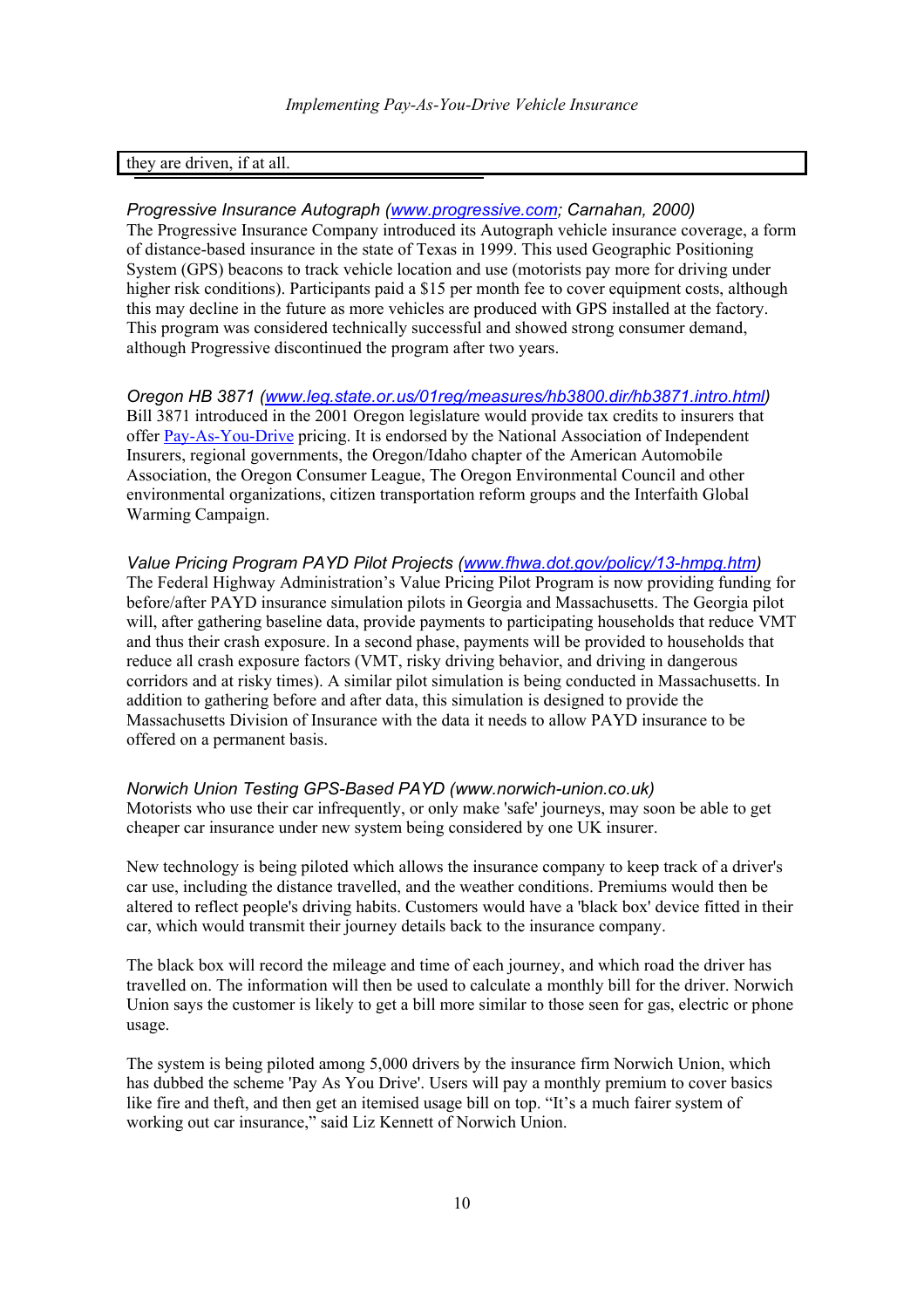#### *Implementing Pay-As-You-Drive Vehicle Insurance*

The company says it is not sure what the overall impact of the system will be on premiums, but that 'safer' drivers should benefit. "It will be particularly beneficial to those who do short journeys or for those who don't use their car that often," said Ms Kennett.

If the trials are a success, Norwich Union hopes to roll out the scheme by 2004.

### *National Organization for Women Insurance Reform Program (www.now.org)*

The National Organization for Women has lobbied for per-mile insurance pricing to create more equitable insurance and avoid current discrimination based on gender. Female drivers tend to drive their vehicles about 40% less than male drivers, and have about 40% fewer crashes and claims, yet insurance companies offer much smaller discounts for women. NOW argues that insurance pricing should be based on mileage, rather than using gender as a surrogate for mileage, and that this would provide significant savings to most women drivers. NOW has successfully lobbied to have per-mile insurance legislation introduced in Pennsylvania and Texas, and it has been proposed at the U.S. federal level (Auto Choice Reform Act of 1997; NOW, 1998).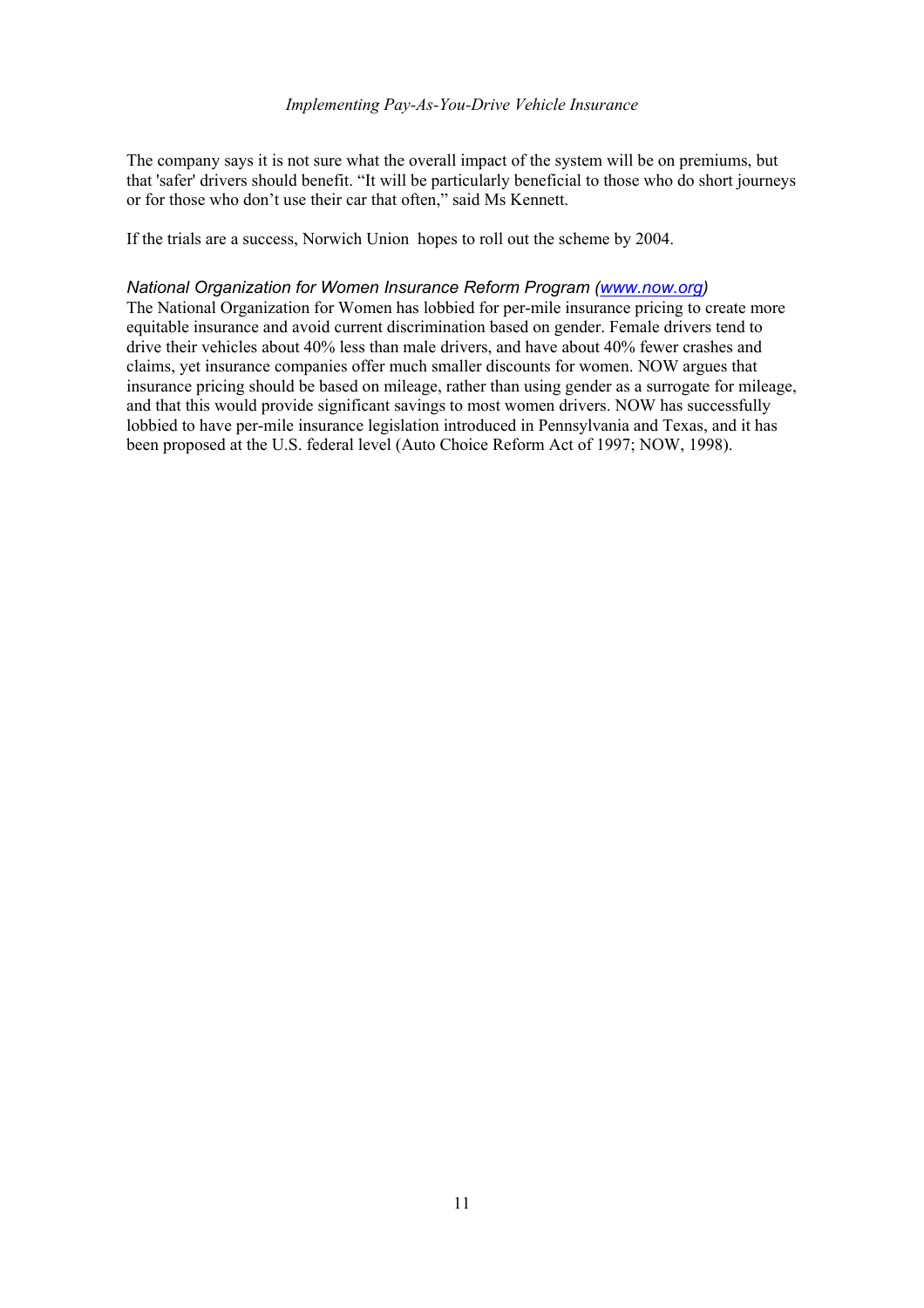## **Responses to Concerns About Per-Mile Insurance**

*This section discusses concerns that have been raised about distance-based pricing by the insurance industry.*

### **Insurance pricing already incorporates mileage.**

Although some insurance companies incorporate mileage-related rate factors such as commute distance or estimated annual mileage, none begins to approach actuarially accurate, marginal pricing, and so fail to give motorists accurate price signals.

#### **Mileage is less important in predicting crashes than other rating factors.**

Whether mileage is more or less important than other risk factors is irrelevant for distance-based pricing options that incorporate existing rating factors (all except PATP). Until recently insurance companies had no reliable source of mileage data and so could not accurately determine the relationship between mileage and claims. Data based on independent odometer readings shows a strong relationship between mileage and claims within existing price categories.

### **Travel foregone could be lower risk than average, resulting in little crash reduction, and less insurance cost savings than reduced premium revenue.**

This concern is technically valid, although there is no evidence that it is true. Available evidence indicates that broad vehicle travel reductions result in proportionally greater crash reductions and insurance savings. Additional research and pilot projects that test the effects of distance-based pricing could address this concern.

#### **Distance-based insurance unfairly increases costs to high-mileage drivers.**

Distance-based pricing would increase costs for motorists who drive significantly more than the current average within their price group. This is justified on actuarial grounds, and so increases fairness. Most motorists save money and experience net welfare gains with distance-based pricing, and very few would have their vehicle costs increase more than a few percent. Distancebased vehicle insurance benefits lower-income motorists to a significant degree overall.

#### **Automobile insurance reform should focus on equity, affordability and safety.**

Distance-based pricing helps achieve all of these goals. It increases equity by making premiums more actuarially accurate and reducing costs for lower income motorists. It allows motorists to save money and makes vehicle ownership more affordable. It significantly increases road safety.

#### **Safety advances/congestion reduction/air pollution reduction/energy conservation can best be pursued in ways other than mileage-based insurance.**

It is unnecessary to choose between distance-based pricing and other strategies. Distance-based pricing complements other strategies. Because of its multiple benefits, distance-based insurance can be one of the most cost-effective ways to achieve these objectives.

#### **People need their cars too much to give them up. There will be no travel reduction.**

Distance-based insurance is not expected to cause people to give up cars. In fact, by reducing fixed costs, vehicle ownership should increase slightly. There is extensive evidence that vehicle travel is affected by vehicle operating costs. A modest (5-15%) mileage reduction is predicted.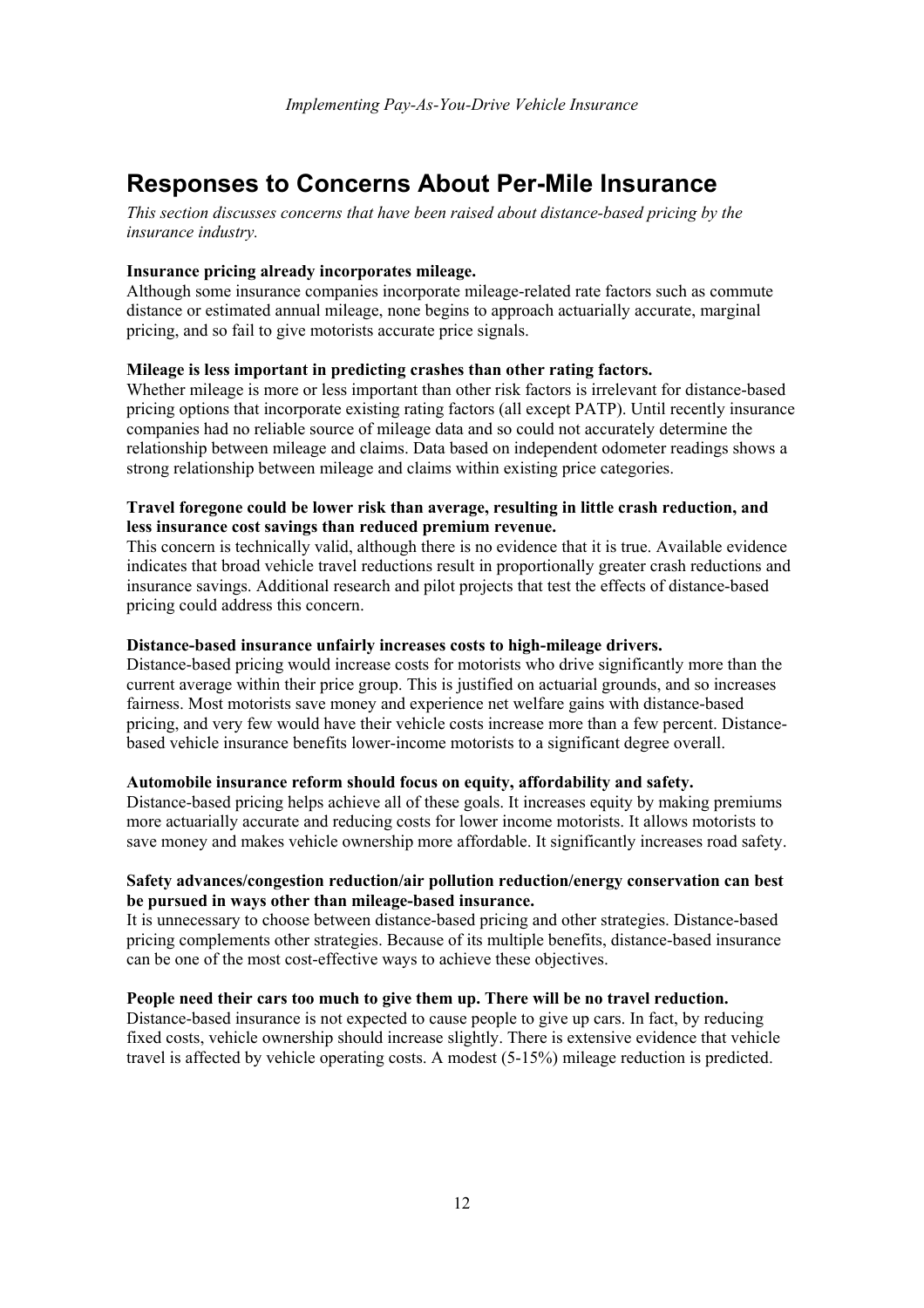#### **Consumers will not accept this change.**

The Autograph pilot project, and market surveys indicate consumer demand for distance-based pricing. A broad range of interest groups support distance-based pricing. Support should increase as consumers and citizens learn more about its benefits.

#### **Odometer fraud will be a major problem.**

Although some odometer fraud may occur, it is expected to be a minor problem overall, with fraud rates comparable to other common consumer transactions, and far lower than with current insurance pricing. Odometers are increasingly tamper resistant, regular odometer auditing should discourage and identify most tampering, and the financial incentive for fraud is relatively low. Insurers financial exposure would be minimal since odometer fraud voids coverage.

#### **It would increase administrative costs to insurers and inconvenience vehicle owners.**

Odometer audits are significantly cheaper than vehicle emission inspections because they require less equipment and specialized training, can be performed in conjunction with other vehicle servicing, and can be provided by a large number of businesses in a competitive market. Total incremental costs are modest (predicted to be about \$6 per vehicle year), and far smaller than direct benefits to consumers and society.

#### **If distance-based pricing were better, insurance companies would already use it.**

Individual insurers face several barriers to implementing distance-based pricing. An individual company faces relatively high administration costs to establish an odometer auditing system. Insurance regulators are often unsupportive of pricing innovations. An individual insurance company only captures a small portion of the total benefits, since most financial savings are passed back to customers or accrue to competitors. Insurers do not profit from reductions in uncompensated crash costs, congestion, infrastructure costs, or pollution, or benefit directly from increased equity.

Insurance companies currently maximize profits by maximizing their gross revenue, because they are dependent on investment income. A pricing strategy that reduces total crashes could reduce profits if regulators or market competition required a comparable reduction in premiums. Although there are potential financial and marketing benefits, these longer-term saving which would have to offset an individual insurer's short-term revenue losses and risks. It is therefore not surprising that few insurers have implemented distance-based pricing.

#### **This type of pricing has never been used before.**

Some vehicle insurance is already distance-based: rates for fleets and commercial vehicle coverage are often based on mileage, and Progressive Insurance's Autograph coverage. There is nothing unique about pricing based on use. Prices for most goods are based on some measure of consumption, such as water and electric meters, and scales used to weigh food. Vehicle rentals and leases incorporate odometer-based price components. Vehicle insurance is unusual for having pricing that allows unlimited consumption (i.e., vehicle mileage).

#### **Odometer auditing would be an invasion of privacy.**

Odometer readings are already collected during vehicle servicing, vehicle sales and crash investigations. Odometer readings are even sold by private companies to used vehicle purchasers. Odometer auditing simply standardizes the collection of this information. Odometer auditing does not identify when or where a vehicle has been driven, or provide any other information that could be considered private. Odometer auditing would provide significant additional consumer benefits.